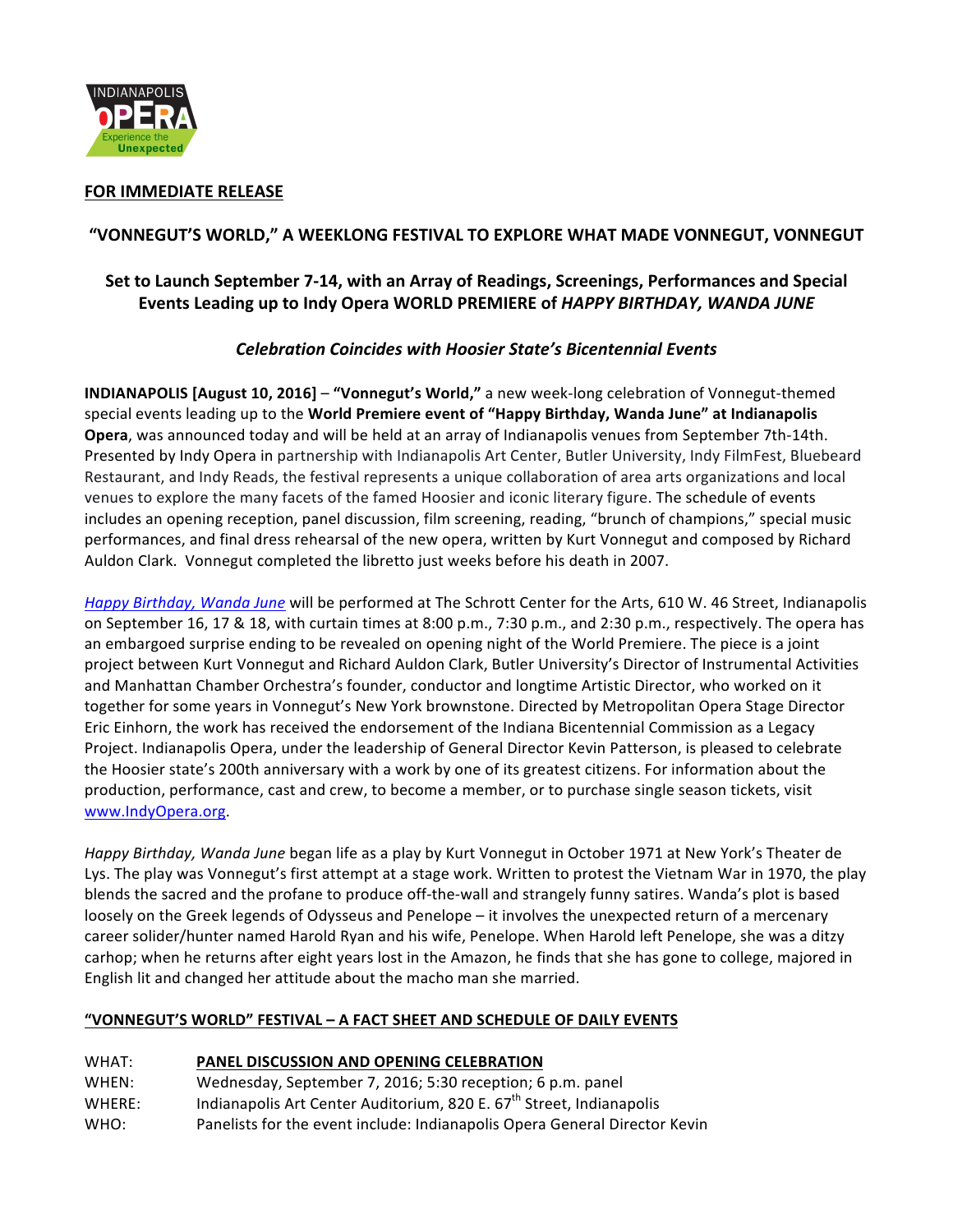|                 | Patterson, HBWJ Stage Director Eric Einhorn, Butler University faculty member and<br>Composer Richard Auldon Clark, and Vonnegut Memorial Library Director of<br><b>Education Max Goller.</b>                                                                                                                                                                          |
|-----------------|------------------------------------------------------------------------------------------------------------------------------------------------------------------------------------------------------------------------------------------------------------------------------------------------------------------------------------------------------------------------|
| WHY:            | Learn of the many facets of creating and producing a world premiere. Celebrating<br>the world premiere of "Happy Birthday, Wanda June," an opera by Kurt Vonnegut Jr.<br>and Richard Auldon Clark, guests will learn how the project came to be from the<br>creators, producers and designers.                                                                         |
| HOW:            | The event is free and open to the public, but tickets are required as seating is limited. Tickets<br>will be available through www.IndyOpera.org.                                                                                                                                                                                                                      |
| WHAT:           | <b>BUTLER UNIVERSITY THEATRE DEPARTMENT (Play Reading)</b>                                                                                                                                                                                                                                                                                                             |
| WHEN:<br>WHERE: | Thursday, September 8, 2016 at 7 p.m.<br>Howard L. Schrott Center for the Arts on the campus of Butler University, 610 W. 46 <sup>th</sup> Street,<br>Indianapolis                                                                                                                                                                                                     |
| WHO:            | Butler University Professor of Theatre William Fisher reading of Vonnegut's 1971 play Happy<br>Birthday, Wanda June.                                                                                                                                                                                                                                                   |
| WHY:            | Offered as a collaborative event leading up to Indianapolis Opera's world premiere of the opera<br>by Vonnegut and Butler University School of Music Professor Richard Auldon Clark, the stage<br>reading of the Broadway play opens Butler University's 2016-2017 season. The staged reading<br>will be local professional Equity actors and Butler Theatre students. |
| HOW:            | The event is free and open to the public. For updated information, check butler.edu.                                                                                                                                                                                                                                                                                   |
| WHAT:           | <b>SLAUGHTERHOUSE 5 (film screening)</b>                                                                                                                                                                                                                                                                                                                               |
| WHEN:           | Friday, September 9, 2016 at 8 p.m.                                                                                                                                                                                                                                                                                                                                    |
| WHERE:          | Basile Opera Center, 4011 N. Pennsylvania Street, Indianapolis                                                                                                                                                                                                                                                                                                         |
| WHO:            | Indy Film Fest presents this film based on Vonnegut's novel by the same name.                                                                                                                                                                                                                                                                                          |
| WHY:            | Just another way community members can understand the many facets of the acclaimed literary                                                                                                                                                                                                                                                                            |
| HOW:            | icon born and raised in Indianapolis.<br>Tickets are available for \$10 each via www.IndyOpera.org.                                                                                                                                                                                                                                                                    |
| WHAT:           | BUTLER UNIVERSITY PERFORMS THE MUSIC of KURT VONNEGUT                                                                                                                                                                                                                                                                                                                  |
| WHEN:           | Saturday, September 10, 2016 at 5:30 p.m.                                                                                                                                                                                                                                                                                                                              |
| WHERE:          | Basile Opera Center, 4011 N. Pennsylvania Street, Indianapolis                                                                                                                                                                                                                                                                                                         |
| WHO:            | Happy Birthday Wanda June composer Richard Auldon Clark leads the Butler University<br>Orchestra through music inspired by Vonnegut's works from Mother Night and Breakfast of<br>Champions composed by Howard Cass and Cosmos Cantata composed by Seymour Barab.                                                                                                      |
| WHY:            | Community members will have the opportunity to hear other Vonnegut works set to music.                                                                                                                                                                                                                                                                                 |
| HOW:            | Tickets will be available through The Midtown Box Office via www.IndyOpera.org.                                                                                                                                                                                                                                                                                        |
| WHAT:           | <b>BRUNCH OF CHAMPIONS</b>                                                                                                                                                                                                                                                                                                                                             |
| WHEN:           | Sunday, September 11, 2016, from 12:30 p.m. to 2:30 p.m.                                                                                                                                                                                                                                                                                                               |
| WHERE:          | Bluebeard, a trendy space with bookish style in a 1924 warehouse dishes up Italian-inspired fare                                                                                                                                                                                                                                                                       |
| WHO:            | & share plates, located at 653 Virginia Avenue, Indianapolis.<br>The cast of Happy Birthday, Wanda June dines and talks about the creative process, Vonnegut<br>and music.                                                                                                                                                                                             |
| WHY:            | Enjoy the Vonnegut inspired décor while meeting the cast of Indianapolis Opera's world<br>premiere of Happy Birthday, Wanda June. Brunch consists of a three-course meal including<br>dessert and a specialty cocktail.                                                                                                                                                |
| HOW:            | Purchase tickets at www.IndyOpera.org.                                                                                                                                                                                                                                                                                                                                 |